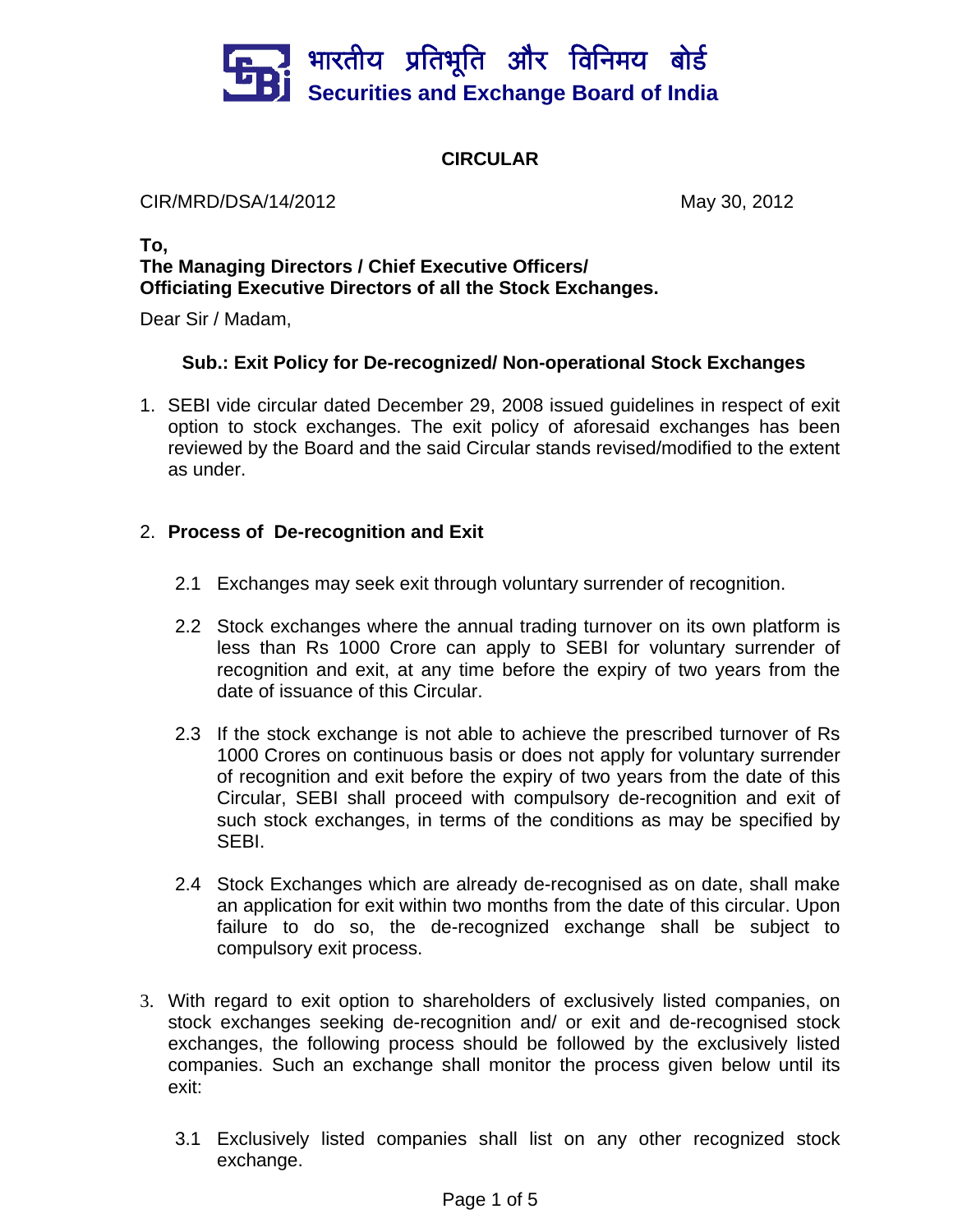

Such other recognized stock exchanges may facilitate the listing of exclusively listed companies, and, if required, carry out changes to their listing eligibility criteria, in the interest of investors. Stock exchanges may have differential listing criteria for such exclusively listed companies in respect of following criteria viz, Market Capitalization, Dividend paying track record, profitability, and paid-up capital. In this regard, the stock exchanges shall issue the differential listing eligibility criteria for such exclusively listed companies.

- 3.2 The exclusively listed companies, which fail to obtain listing on any other stock exchange, will cease to be a listed company and will be moved to the dissemination board by the exiting stock exchange. Therefore, in the interest of investors of exclusively listed companies, a mechanism of dissemination board will be set-up by stock exchanges having nationwide trading terminals.
- 3.3 Dissemination Board:

Under this mechanism, a willing buyer and seller will be given an opportunity to disseminate their offers using the services of brokers of stock exchanges hosting dissemination board. The mechanism of dissemination board shall be given wide publicity for the benefit of the investors of exclusively listed companies. Every stock exchange hosting a dissemination board shall clearly bring out the guidelines in respect of the Dissemination Board on its website.

Features of Dissemination Board:

- i. Exiting Stock Exchanges will be required to enter into an agreement with at least one of the stock exchanges with nationwide trading terminals providing the Dissemination Board. The exiting stock exchange shall pay a one-time fee for the arrangement as may be decided in the agreement. The fee may be based on number of companies moving on to the dissemination board, number of public shareholders in those companies, their paid up capital etc.
- ii. Exchanges having nationwide trading terminal will not have listing agreement with these companies. However, information received from such companies will be disseminated.
- iii. The buyers/ sellers will be required to register with broker of the exchange where the dissemination board is set up.
- iv. No contract note is required to be issued for such transactions.
- v. The matched trades will not be settled through the stock exchange/ Clearing Corporation mechanism and hence, there will be no recourse to the Settlement/ Trade Guarantee Fund and Investor Protection Fund of the Exchange for the trades on Dissemination Board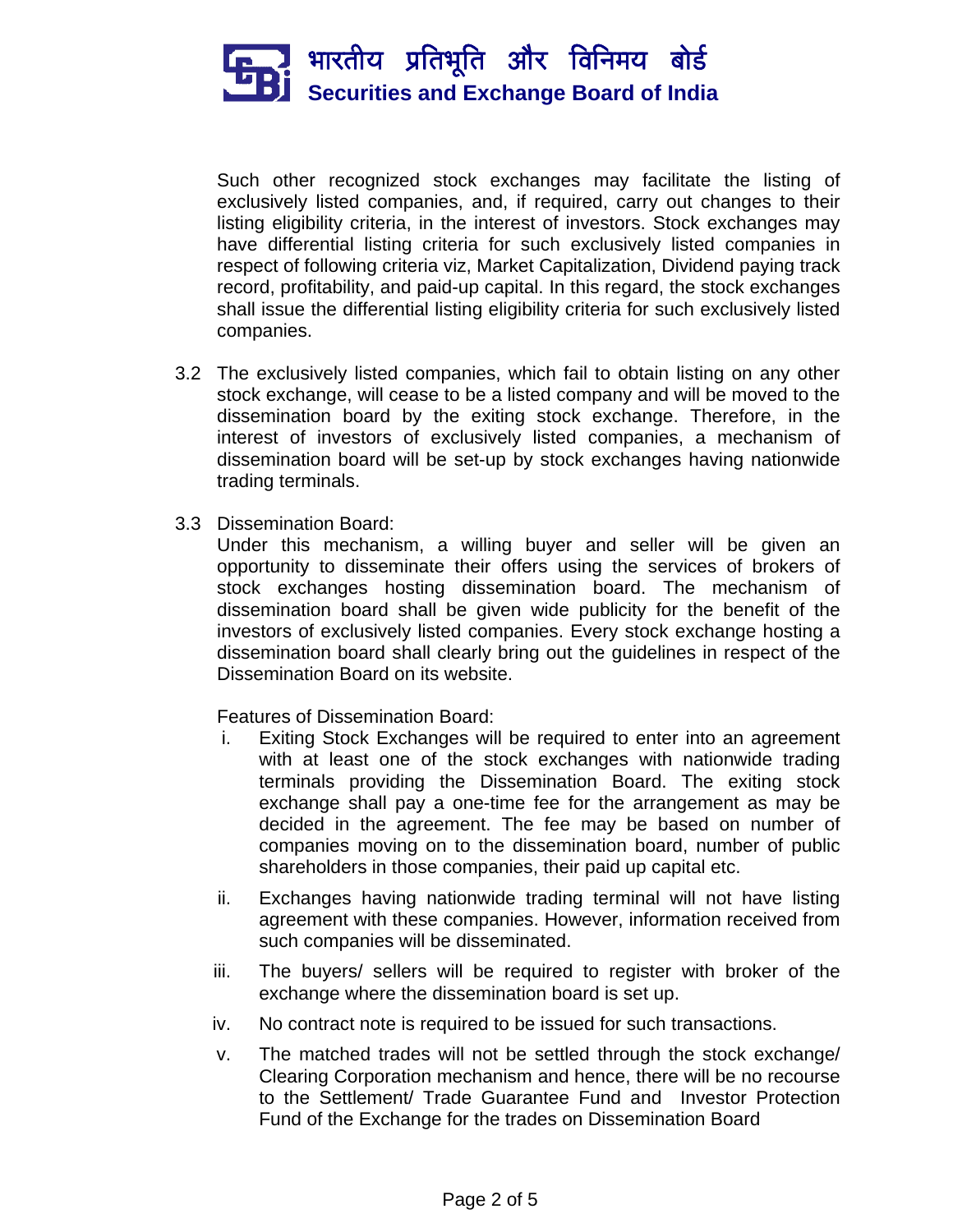

vi. The exiting Stock Exchange as well as exchange providing dissemination board will give wide publicity about the dissemination board in one leading national daily and one local daily.

The stock exchanges hosting dissemination board shall issue uniform operational guidelines for the dissemination board.

- 4. Members of Stock Exchanges to continue trading through Subsidiary
	- 4.1. In case of de-recognition of a stock exchange, the exchange may provide trading opportunity to their trading members to trade on stock exchanges having nationwide terminals through their subsidiary company, which will function as normal broking entity in terms of SEBI circular dated December 29, 2008. In case of de-recognition, subsidiary company shall continue to function as broking entities in compliance of, *inter alia*, the provisions of the SEBI (Stock Brokers and Sub-Brokers) Regulations, 1992.
	- 4.2. In case of de-recognition, the MoU mechanism, if any, between a stock exchange not having nationwide trading terminal and a stock exchange having nationwide trading terminal, shall be discontinued and in such cases the trading members of erstwhile stock exchanges will gain access to exchanges having nationwide terminals through membership of the existing subsidiary company.
- 5. Treatment of the Assets of de-recognized exchange
	- 5.1. De-recognized stock exchange (voluntarily de-recognized or compulsorily de-recognized) is permitted to distribute its assets subject to certain conditions as laid down in this circular, as well as other guidelines that may be issued by SEBI, Government(s), or any other statutory authority from time to time.
	- 5.2. For the purpose of valuation of the assets of the stock exchange, a valuation agency shall be appointed by SEBI.
	- 5.3. The quantum of assets for distribution will be available after payment of statutory dues including income tax, transfer of funds as specified in para 6.1, payment of dues as specified in para 6.2, refund of deposit (refundable) to the stock brokers including their initial contribution/ deposit to Settlement Guarantee Fund / Trade Guarantee Fund (SGF/ TGF), and contribution to SEBI as specified in para 5.4. However, the remainder of SGF/ TGF after refunding to stock broker as mentioned above shall be considered for the purpose of valuation of the assets of the exchange.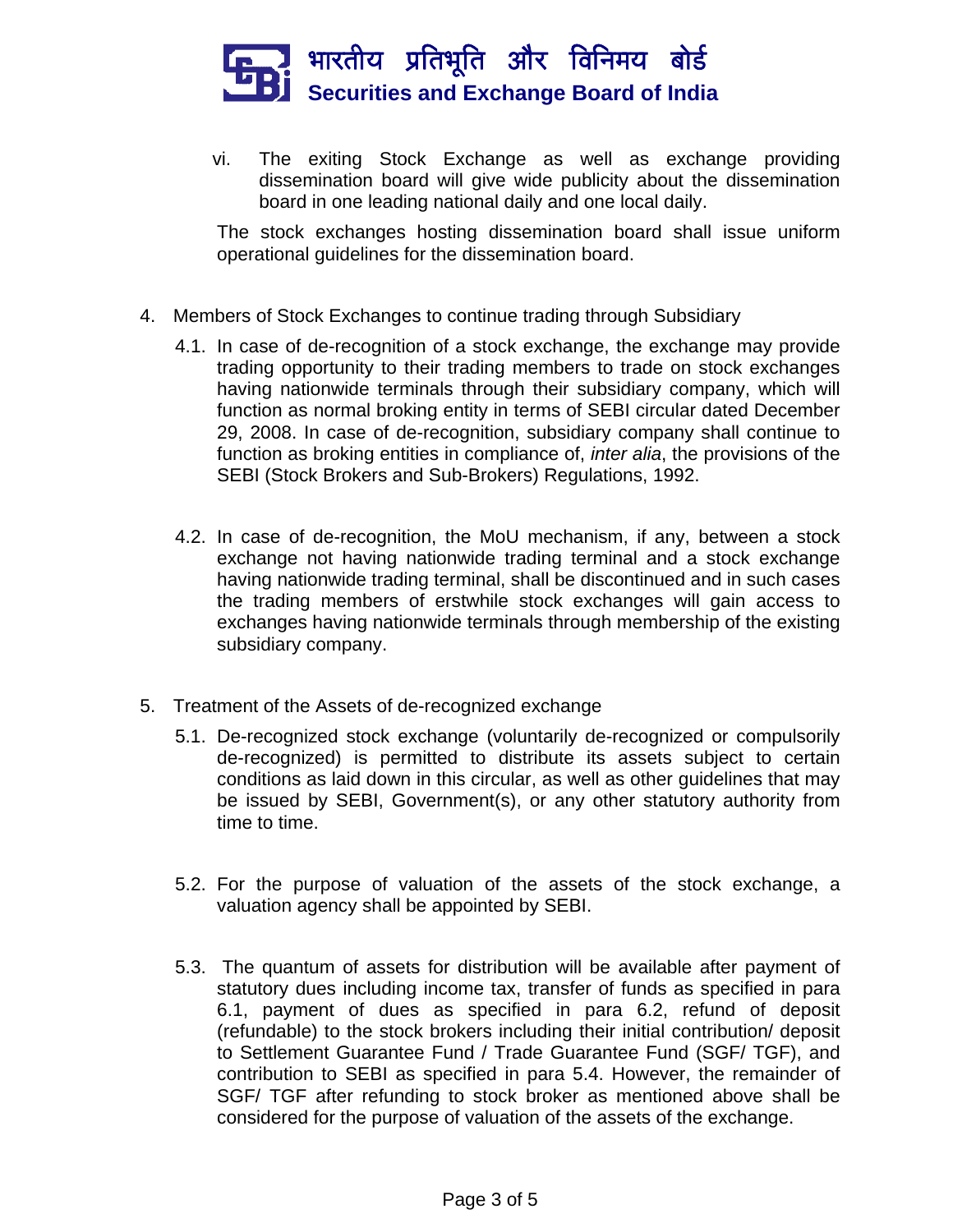

- 5.4. In case of de-recognition and exit, the stock exchange shall contribute upto 20% of its assets (after tax) towards SEBI Investor Protection and Education Fund (IPEF) for investor protection and in order to cover future liabilities, if any. The contribution may be decided by SEBI taking into account, inter alia, the governance standards of the stock exchange and estimation of future liabilities.
- 5.5. All stock exchanges including de-recognised stock exchanges shall not alienate any assets of the exchange without taking prior approval of SEBI.
- 6. Other Conditions:
	- 6.1. The exchange shall transfer Investor Protection Fund, Investor Services Fund, 1% security deposit available with them to the SEBI IPEF. The 1% security deposit shall subsequently be returned to the issuer company in due course on satisfying the prescribed conditions.
	- 6.2. The exchange shall pay following dues to SEBI:
		- 6.2.1. The dues outstanding to SEBI including 10% of the listing fee and the annual regulatory fee.
		- 6.2.2. The outstanding registration fees of brokers/trading members of such de-recognised stock exchanges as specified in the SEBI (Stock Brokers and Sub Brokers) Regulations, 1992 till the date of such de-recognition.
			- 6.2.2.1. Dues of the brokers to SEBI shall be recovered by the exchange out of the brokers' deposits / capital / share of sale proceeds / winding up proceeds / dividend payable, etc. available with the exchange.
			- 6.2.2.2. The exchange will be liable to make good any shortfall in collection of dues of the brokers to SEBI.
	- 6.3. In case the stock exchange, after de-recognition, continues as a corporate entity under the Companies Act, 1956, it shall not use the expression 'stock exchange' or any variant in its name or in its subsidiaries name so as to avoid any representation of present or past affiliation with the stock exchange. The subsidiaries of de-recognised stock exchanges may continue to function as any other normal broking entity, managed by its own board, with a suitable change of name so as to avoid any representation of any present or past affiliation with the stock exchange.
	- 6.4. Sale/distribution/transfer of assets/winding up of such exchanges/ companies shall be subject to the applicable laws in force.
	- 6.5. The stock exchange shall set aside sufficient funds in order to provide for settlement of any claims, pertaining to pending arbitration cases, arbitration